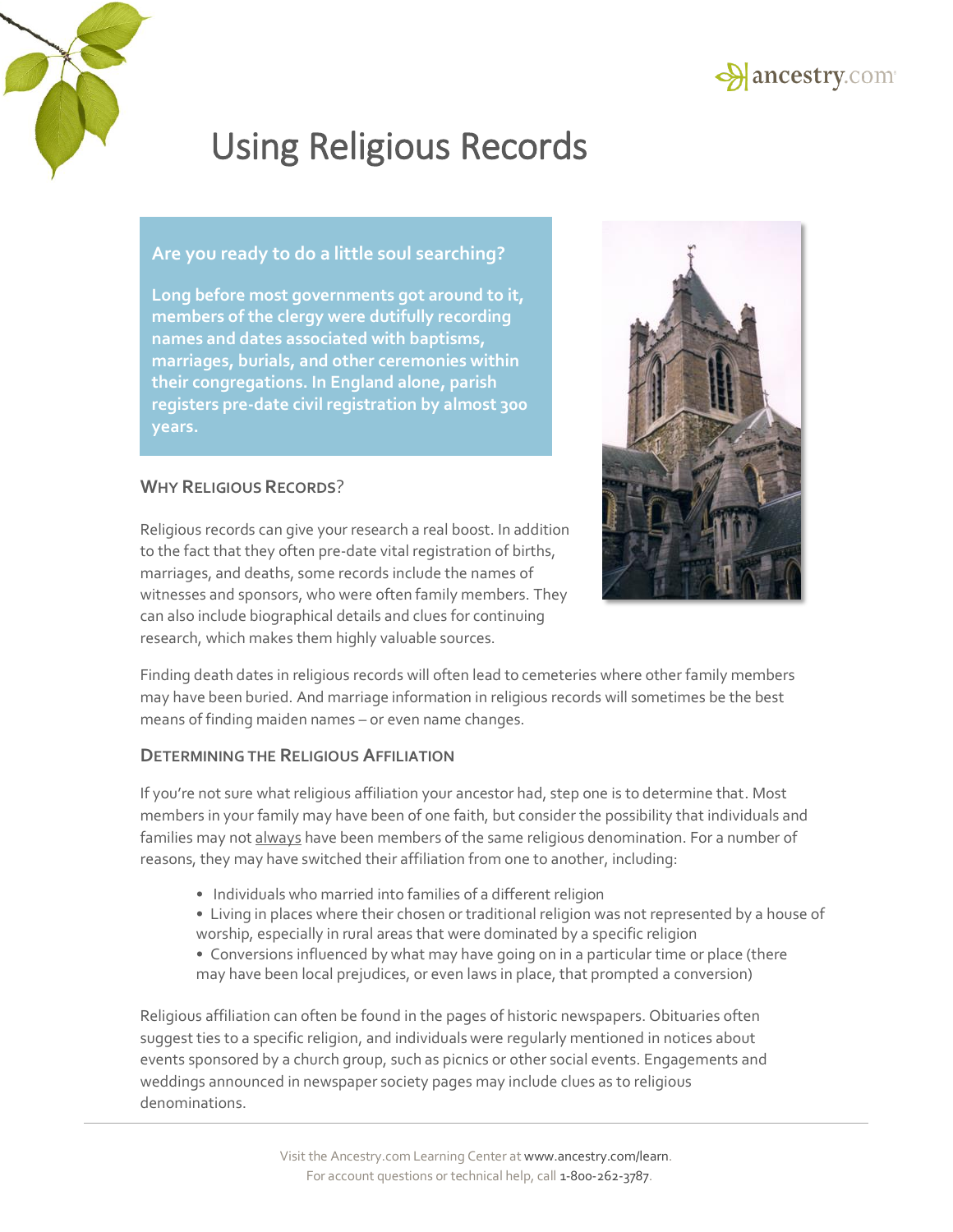



### **DETERMINING THE CHURCH AFFILIATION**

If you have a civil record for your ancestor, it may hold clues to both a denomination and a specific religious institution. On marriage records, look for the name of the officiant. If the couple wasn't married by a civil authority, you may be able to determine religious affiliation by the church affiliation of the person who married them. Check for the officiant's name in a city directory. The officiant's directory listing may include the name of the church or an address that can be compared with religious institutions in the city directory.

Historical city directories can also serve as an excellent means for pinpointing your ancestor's address in a particular time period. Then, by browsing the list of churches and synagogues, you may be able to determine the closest church, meetinghouse, mosque, or synagogue. If your ancestor was an immigrant or a close descendant of your immigrant ancestor, pay special attention to religious institutions that mirror his or her ethnicity.

Make sure to look for clues to church affiliation on civil death records, which could name a place of burial that's affiliated with a particular denomination or even with a specific church.

In some religious groups funeral cards or programs were common. These and other home sources can name the church where funeral services were held. Obituaries are another good source.

Many religious institutions are described in county and local histories or histories about specific denominations. An internet search or a search of th[e Ancestry Card Catalog,](http://search.ancestry.com/search/cardcatalog.aspx) filtered by your ancestor's location, may lead you to a wealth of information about the specific congregation your ancestors belonged to, even if it disbanded long ago.

#### Monroe Alexander, h 1958 Seaview av Annie, emp G. C. B. & Co., bds 63 Harral av Charles A., laborer, h 15 Whiting<br>Frederick D., emp Curtis & Curtis, h 145 Lewis George, waiter, h 84 State<br>Joseph B., carpet cleaner, h 101 Beardsley Katherine, emp G. C. B. & Co., bds 63 Harral av Lewis H., emp B. Brass Co., h 1149 North av Thomas L., plumber emp 1328 Main,<br>bds 63 Harral av William, laborer, h 63 Harral av<br>William, painter, h 1183 Pembroke<br>William Jr., emp W. & W. Mfg. Co., bds 63 Harral av Wilmer Rev., pastor 2d Church of Christ, rms 18 Beach

#### **CHURCHES.** Baptist.

Exercise Baptist.<br>
ave West av. Organized September 20,<br>
1837. Pastor, Rev. George W. Nicholson; Treasurer, E.B. Hawkins; Society's<br>
Clerk, William J. Platt; Organist, F.<br>
Clerk, William J. Platt; Organist, F. Clerk, William J. Platt; Organist, F.<br>Quinn; Superintendent of Sunday<br>School, Louis S. Morris.

East Washington Avenue Baptist<br>Church-548 East Washington av c<br>Kossuth. Organized in 1874. Pastor,<br>Rev. George D. Reed; Clerk, J. Frank<br>Miss Mabel Holmes; Society's Clerk,<br>W. H. Blakeslee: Society's Treasurer, J. M. H. Black; Superintendent Sunday<br>School, John W. Barnes.

The First Swedish Baptist Church<br>
The First Swedish Baptist Church<br>
1882. Pastor, Rev.T. Clafford; Trensurer,<br>
D. Hjort; Organist, J. Nelson; Church<br>
Clerk, Axel Ahlberg; Superintendent of<br>
Sunday School, S. Svenson.

Immanuel Baptist Church-393 Lafayette street. Organized in 1878. Pastor, Rev. Leslie O. Brooks: Treasurer.<br>Bennett F. Morris: Church Clerk, Mrs. H. B. Weir: Superintendent of Bible<br>School, Samuel Vanstone.

Messiah Baptist Church - Arch<br>street. Pastor, Rev. William N. Norton: Clerk. Ross H. Farrar: Troasurer.<br>Charles W. Broadfield: Superintendent<br>of Sunday School. William N. Morton.

German Baptist Church-38 Bur-<br>rough street cor Kossuth street. Pas-<br>tor, Rev. H. L. Dietz: Clerk, J. Ratzlaff; Treasurer, Rudolph Naber.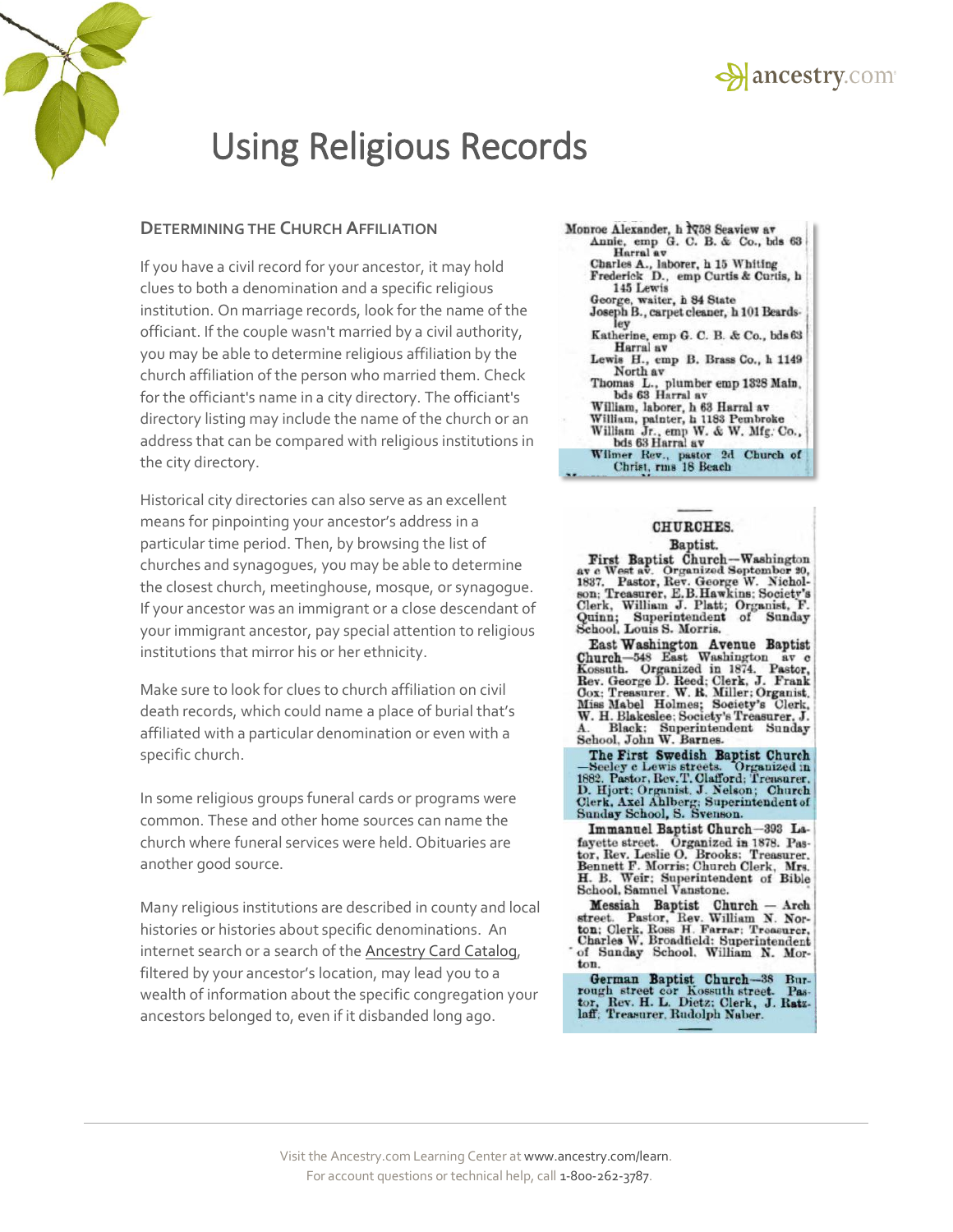



## **LOCATING THE RECORDS**

If your ancestor's place of worship is still active, this is the obvious place to start. An online search typically will bring up the institution's website and contact information. If the records are not held onsite, the office should be able to direct you to them.

If the congregation merged with another, a yearbook or denominational directory may clue you in to the new congregation, which may now have the records.

*Tip:* **When contacting a church or synagogue, bear in mind that the office has to tend to the running of the institution. Your request may have to take a back seat to day-t0-day duties. Patience and kindness go a long way, and donations to the institution may hasten your request along.**

Local churches and archives of the denomination often have such directories. In cases where the institution no

longer exists, the records may be with a denominational archive. Here again, online searches for the denominational headquarters can help you locate the repository.



### **LOCATING RECORDS ONLINE**

Fortunately, we're seeing an increase of religious records online. Try some internet searches, or vis[it Cyndi](http://cyndislist.com/religion/)'s List to see what resources are available for your ancestor's denomination.

[JewishGen.org](http://www.jewishgen.org/) is committed to preserving Jewish history and family history and has many resources available to assist

researchers. JewishGen and other Jewish organizations have partnered to make many Jewish records available in th[e Jewish Collection o](http://www.ancestry.com/jewishgen-all?o_iid=48016&o_lid=48016&o_sch=Web+Property)n Ancestry.

You can find many other denominations represented in the collections on Ancestry as well. For instance, Ancestry is home to a hug[e collection of Qu](http://www.ancestry.com/cs/us/quakers)aker records. Quakers kept meticulous records from their earliest days, and their monthly meeting records can reveal rich details about your Quaker ancestors.

[The Drouin Collection](http://www.ancestry.com/drouin) includes records from ecclesiastical archives of multiple denominations in parts of Canada and the U.S.



Some of the religious records on Ancestry are in geographically-based collections. The [Pennsylvania and New Jersey, Church and Town Records, 1708-1985,](http://search.ancestry.com/search/db.aspx?dbid=2451) database, like the Drouin Collection, includes the records of multiple denominations in Pennsylvania and New Jersey.